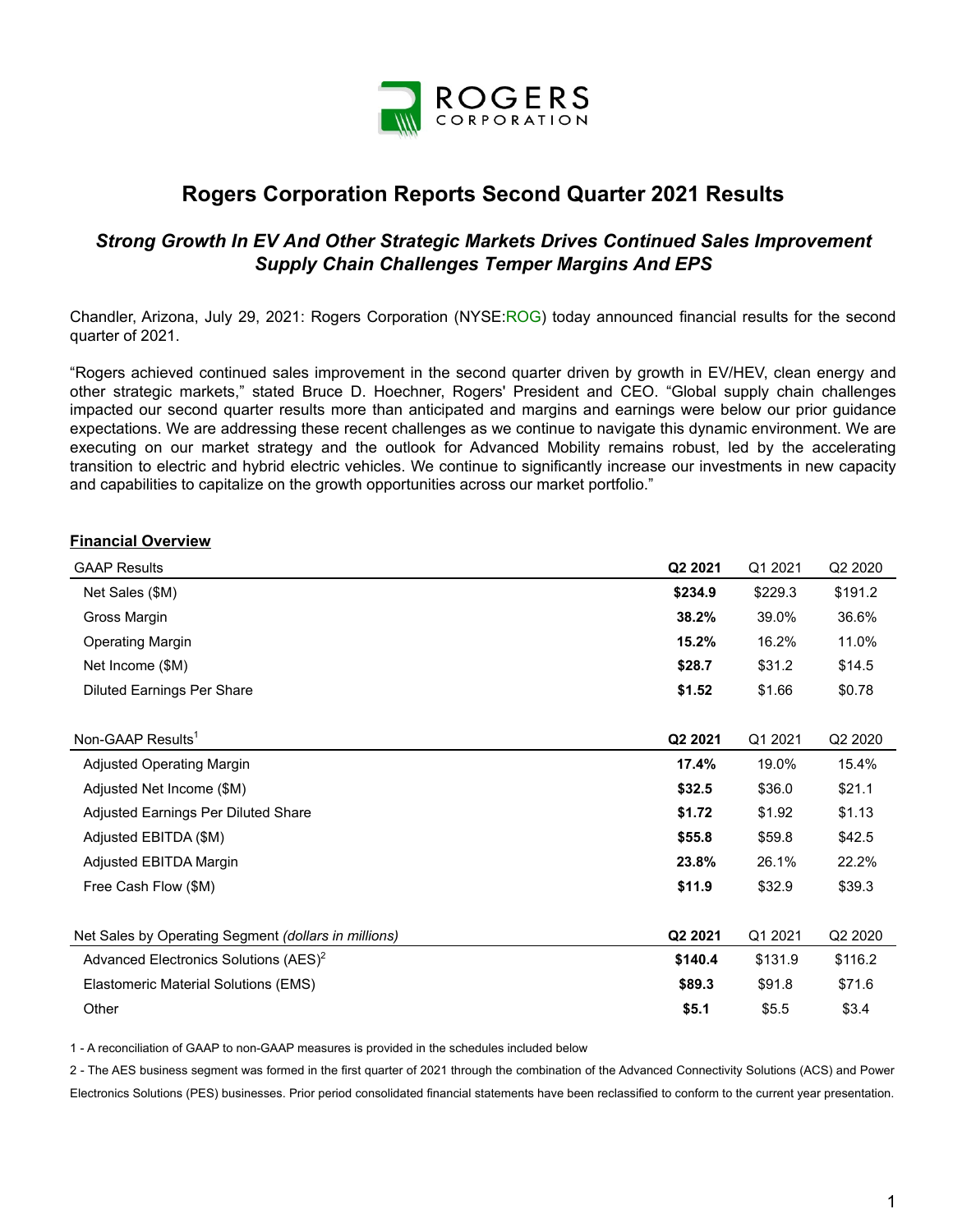#### **Q2 2021 Summary of Results**

Net sales of \$234.9 million increased 2.5% versus the prior quarter from higher sales in the AES business unit. AES net sales increased primarily due to strong demand for EV/HEV applications and higher clean energy, defense and wireless infrastructure market sales, partially offset by a decline in sales for ADAS applications. Demand remained strong in the EMS business, but net sales decreased compared to the prior quarter primarily due to lower production levels from supply constraints and the previously announced disruption to the Company's manufacturing facility in South Korea. The lower production levels contributed to the decline in portable electronics market sales, and tempered growth in industrial market sales. EV/HEV sales declined slightly, compared to strong first quarter sales. Currency exchange rates unfavorably impacted total company net sales in the second quarter of 2021 by \$0.8 million compared to prior quarter net sales.

Gross margin was 38.2%, compared to 39.0% in the prior quarter. The decrease in gross margin was primarily due to the impact of supply constraints, raw material price increases and unfavorable product mix, partially offset by higher volumes.

Selling, general and administrative (SG&A) expenses increased by \$2.5 million from the prior quarter to \$45.0 million. The increase in SG&A expense was due to higher performance based compensation costs and reinvestment initiatives.

GAAP operating margin of 15.2% decreased by 100 basis points from the prior quarter primarily due to lower gross margin and higher SG&A expenses, partially offset by lower restructuring charges. Adjusted operating margin of 17.4% decreased by 160 basis points versus the prior quarter.

GAAP earnings per diluted share were \$1.52, compared to earnings per diluted share of \$1.66 in the previous quarter. The decrease in GAAP earnings primarily resulted from lower operating income and other income, partially offset by lower tax expense. On an adjusted basis, earnings were \$1.72 per diluted share compared to adjusted earnings of \$1.92 per diluted share in the prior quarter.

Ending cash and cash equivalents were \$203.9 million, an increase of \$4.8 million versus the prior quarter. The Company generated free cash flow of approximately \$11.9 million in the second quarter of 2021. Net cash provided by operating activities of \$29.7 million was offset by \$4.0 million of principal payments made on the remaining outstanding borrowings under the Company's revolving credit facility and capital expenditures of \$17.8 million.

#### **Financial Outlook**

|                                          | Q3 2021          |
|------------------------------------------|------------------|
| Net Sales (\$M)                          | \$235 to \$245   |
| Gross Margin                             | 38.5% to 39.5%   |
| Earnings Per Share                       | \$1.50 to \$1.65 |
| Adjusted Earnings Per Share <sup>1</sup> | \$1.70 to \$1.85 |
|                                          | 2021             |
| <b>Effective Tax Rate</b>                | 24% - 25%        |
| Capital Expenditures (\$M)               | \$70 to \$80     |
|                                          |                  |

1 - A reconciliation of GAAP to non-GAAP measures is provided in the schedules included below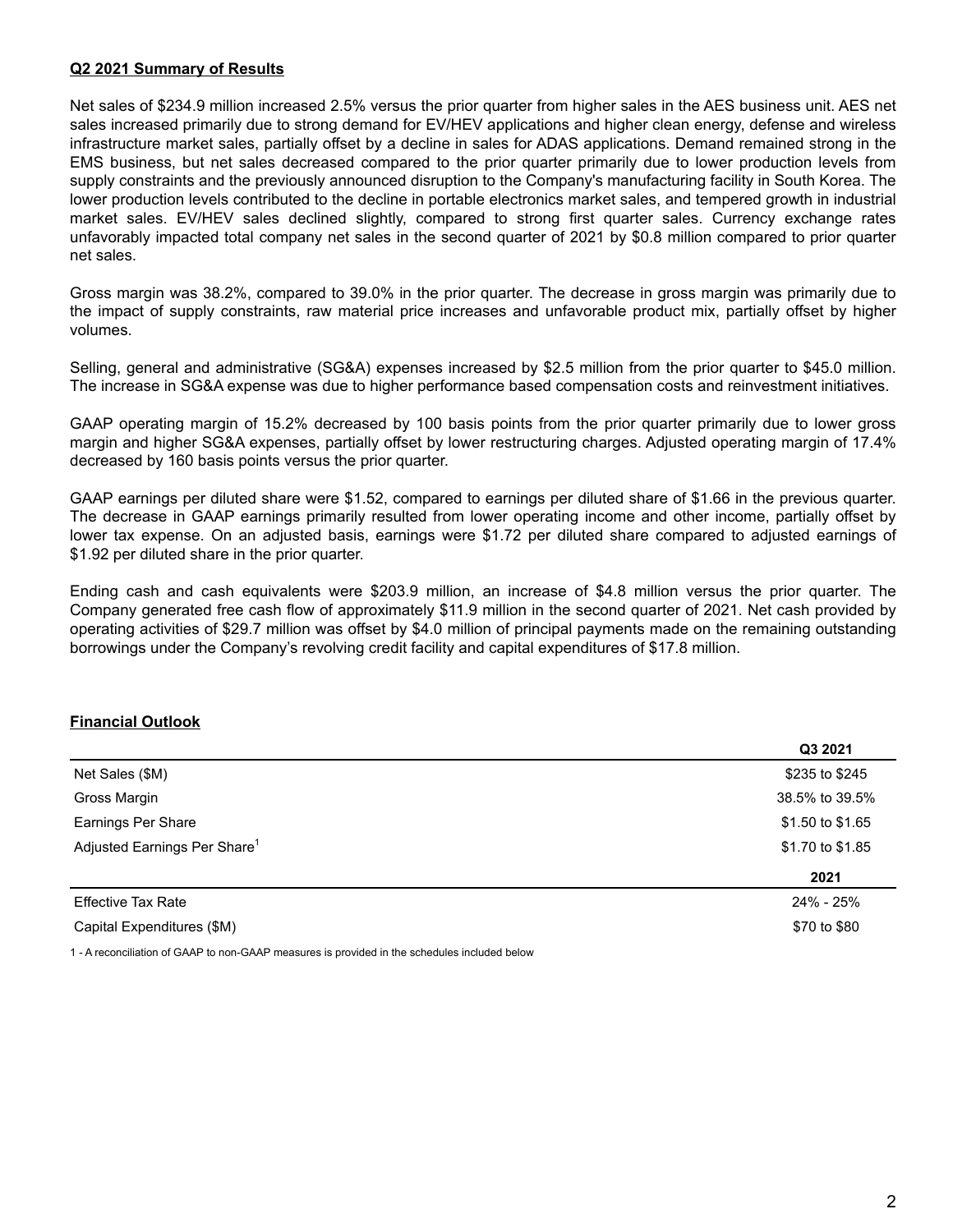#### **About Rogers Corporation**

Rogers Corporation (NYSE:ROG) is a global leader in engineered materials to power, protect and connect our world. Rogers delivers innovative solutions to help our customers solve their toughest material challenges. Rogers' advanced electronic and elastomeric materials are used in applications for EV/HEV, automotive safety and radar systems, mobile devices, renewable energy, wireless infrastructure, energy-efficient motor drives, industrial equipment and more. Headquartered in Chandler, Arizona, Rogers operates manufacturing facilities in the United States, Asia and Europe, with sales offices worldwide.

#### **Safe Harbor Statement**

This release contains forward-looking statements, which concern our plans, objectives, outlook, goals, strategies, future events, future net sales or performance, capital expenditures, future restructuring, plans or intentions relating to expansions, business trends and other information that is not historical information. All forward-looking statements are based upon information available to us on the date of this release and are subject to risks, uncertainties and other factors, many of which are outside of our control, which could cause actual results to differ materially from those indicated by the forward-looking statements. Risks and uncertainties that could cause such results to differ include: the duration and impacts of the novel coronavirus global pandemic and efforts to contain its transmission and distribute vaccines, including the effect of these factors on our business, suppliers, customers, end users and economic conditions generally; failure to capitalize on, volatility within, or other adverse changes with respect to the Company's growth drivers, including advanced mobility and advanced connectivity, such as delays in adoption or implementation of new technologies; uncertain business, economic and political conditions in the United States (U.S.) and abroad, particularly in China, South Korea, Germany, Hungary and Belgium, where we maintain significant manufacturing, sales or administrative operations; the trade policy dynamics between the U.S. and China reflected in trade agreement negotiations and the imposition of tariffs and other trade restrictions, including trade restrictions on Huawei Technologies Co., Ltd. (Huawei); fluctuations in foreign currency exchange rates; our ability to develop innovative products and the extent to which our products are incorporated into end-user products and systems and the extent to which end-user products and systems incorporating our products achieve commercial success; the ability and willingness of our sole or limited source suppliers to deliver certain key raw materials, including commodities, to us in a timely and cost-effective manner; intense global competition affecting both our existing products and products currently under development; business interruptions due to catastrophes or other similar events, such as natural disasters, war, terrorism or public health crises; failure to realize, or delays in the realization of anticipated benefits of acquisitions and divestitures due to, among other things, the existence of unknown liabilities or difficulty integrating acquired businesses; our ability to attract and retain management and skilled technical personnel; our ability to protect our proprietary technology from infringement by third parties and/or allegations that our technology infringes third party rights; changes in effective tax rates or tax laws and regulations in the jurisdictions in which we operate; failure to comply with financial and restrictive covenants in our credit agreement or restrictions on our operational and financial flexibility due to such covenants; the outcome of ongoing and future litigation, including our asbestos-related product liability litigation; changes in environmental laws and regulations applicable to our business; and disruptions in, or breaches of, our information technology systems. For additional information about the risks, uncertainties and other factors that may affect our business, please see our most recent annual report on Form 10-K and any subsequent reports filed with the Securities and Exchange Commission, including quarterly reports on Form 10-Q. Rogers Corporation assumes no responsibility to update any forward-looking statements contained herein except as required by law.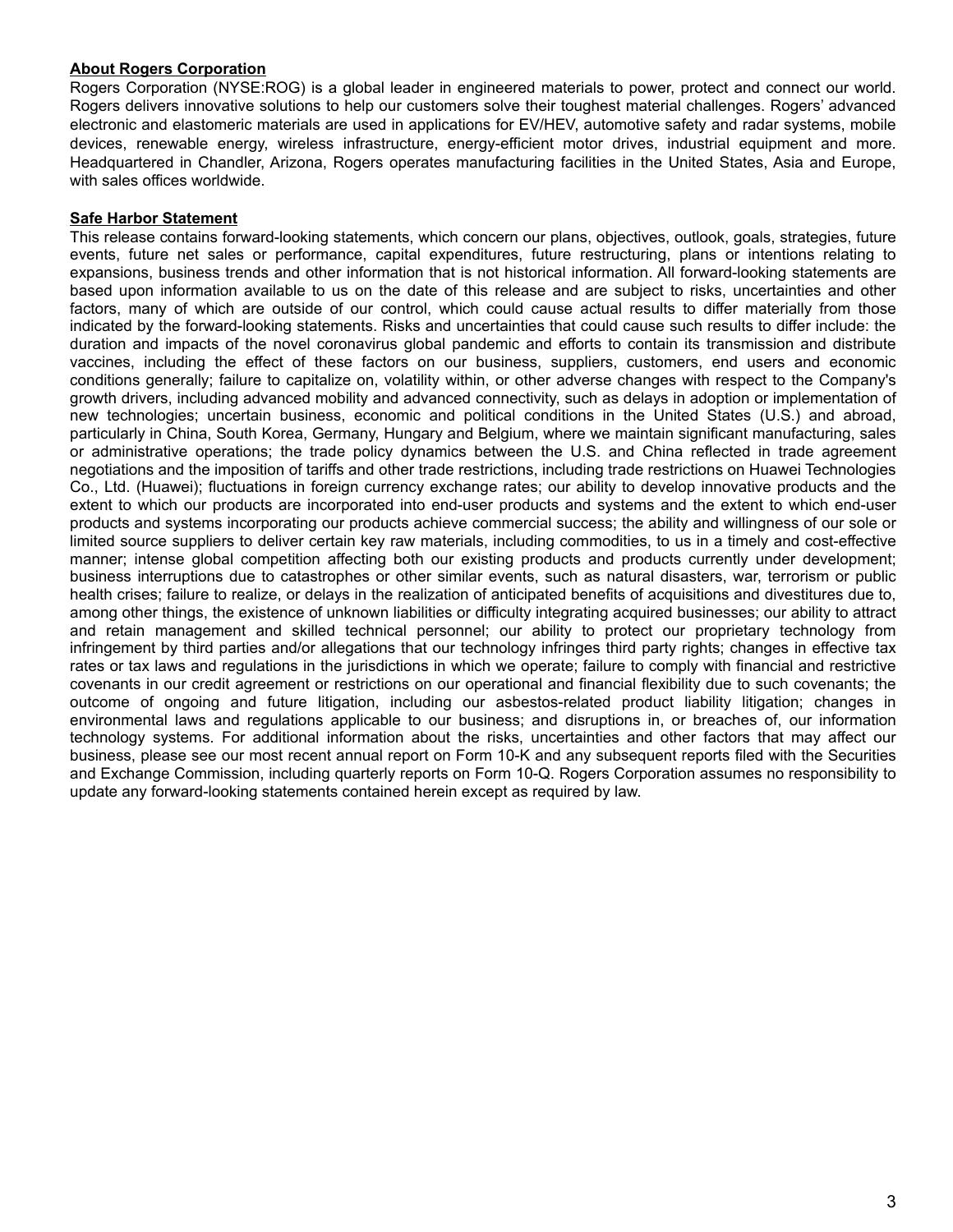#### *Conference call and additional information*

A conference call to discuss the results for the second quarter of 2021 will take place today, Thursday, July 29, 2021 at 5pm ET.

A live webcast of the event and the accompanying presentation can be accessed on the Rogers Corporation website at https://www.rogerscorp.com/investors.

An audio replay of the conference call will be available from July 29, 2021 at approximately 8 pm ET through August 5, 2021 at 11:59 pm ET, by dialing 1-888-203-1112 from the United States, and entering the replay passcode of 9771089.

Additionally, the archived webcast will be available on the Rogers website at approximately 8 pm ET on July 29, 2021.

#### **Additional information**

Please contact the Company directly via email or visit the Rogers website.

**Investor contact:**  Steve Haymore Phone: 480-917-6026 Email: stephen.haymore@rogerscorporation.com

**Website address:** http://www.rogerscorp.com

*(Financial statements follow)*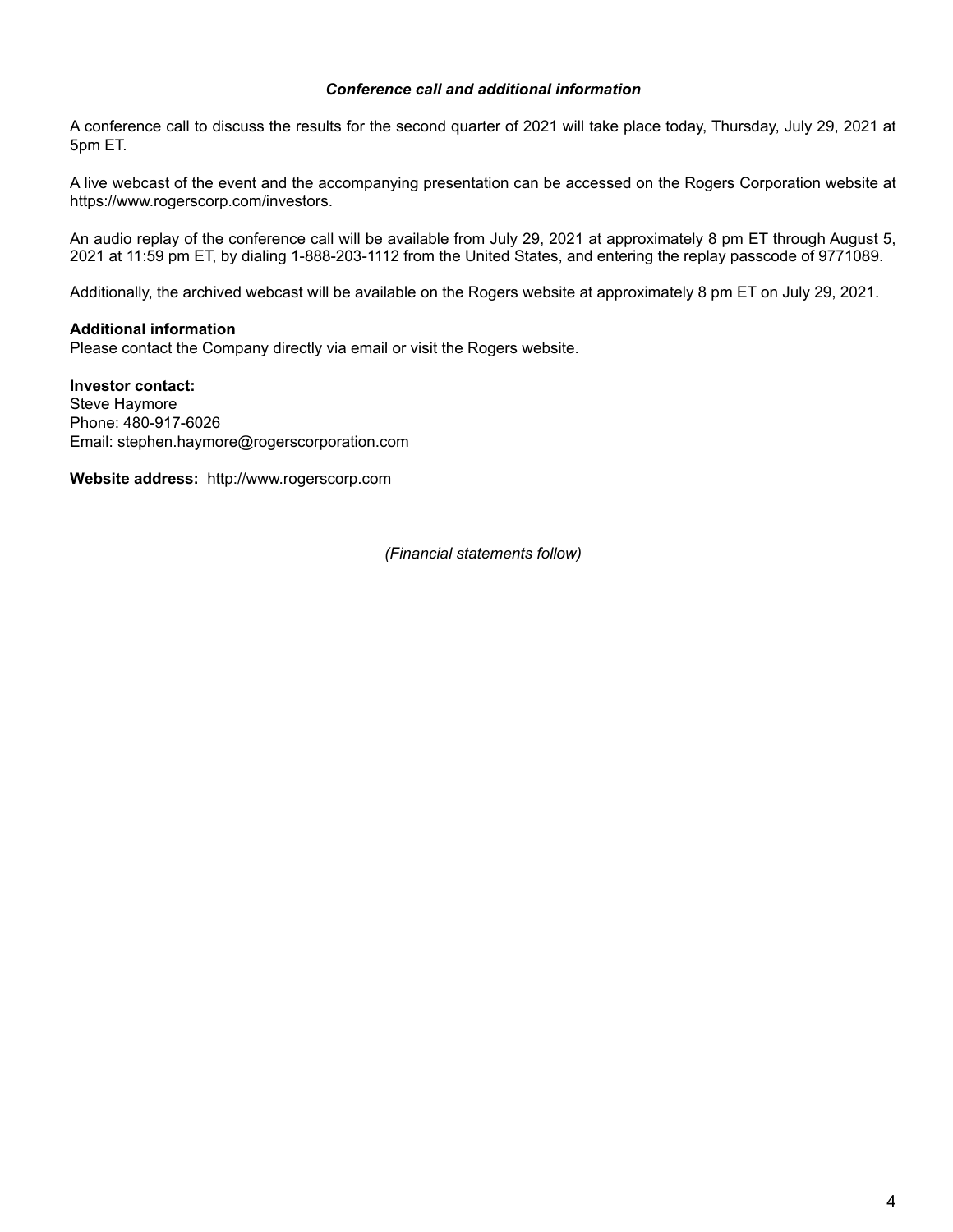# *Condensed Consolidated Statements of Operations (Unaudited)*

|                                                                       |               | <b>Three Months Ended</b> | <b>Six Months Ended</b> |               |                         |               |
|-----------------------------------------------------------------------|---------------|---------------------------|-------------------------|---------------|-------------------------|---------------|
| (DOLLARS AND SHARES IN THOUSANDS,<br><b>EXCEPT PER SHARE AMOUNTS)</b> | June 30, 2021 | June 30, 2020             |                         | June 30, 2021 |                         | June 30, 2020 |
| Net sales                                                             | \$<br>234,906 | $\frac{1}{2}$<br>191,157  | \$                      | 464,171       | $\sqrt[6]{\frac{1}{2}}$ | 389,967       |
| Cost of sales                                                         | 145,073       | 121,188                   |                         | 284,839       |                         | 254,368       |
| Gross margin                                                          | 89,833        | 69,969                    |                         | 179,332       |                         | 135,599       |
|                                                                       |               |                           |                         |               |                         |               |
| Selling, general and administrative expenses                          | 44,959        | 41,694                    |                         | 87,372        |                         | 82,024        |
| Research and development expenses                                     | 7,492         | 7,295                     |                         | 14,664        |                         | 15,100        |
| Restructuring and impairment charges                                  | 747           | 2,253                     |                         |               |                         |               |
| Other operating (income) expense, net                                 | 890           | (112)                     |                         | 2,105         |                         | (92)          |
| Operating income                                                      | 35,745        | 21,092                    |                         | 72,938        |                         | 38,567        |
|                                                                       |               |                           |                         |               |                         |               |
| Equity income in unconsolidated joint ventures                        | 1,930         | 1,022                     |                         | 4,111         |                         | 2,240         |
| Pension settlement charges                                            |               | (55)                      |                         |               |                         | (55)          |
| Other income (expense), net                                           | 1,239         | 634                       |                         | 4,207         |                         | (152)         |
| Interest expense, net                                                 | (404)         | (1,779)                   |                         | (1,011)       |                         | (2,986)       |
| Income before income tax expense                                      | 38,510        | 20,914                    |                         | 80,245        |                         | 37,614        |
| Income tax expense                                                    | 9,855         | 6,394                     |                         | 20,372        |                         | 9,835         |
| Net income                                                            | \$<br>28,655  | $\sqrt[6]{3}$<br>14,520   | \$                      | 59,873        | $\sqrt[6]{3}$           | 27,779        |
|                                                                       |               |                           |                         |               |                         |               |
| Basic earnings per share                                              | 1.53          | $\frac{1}{2}$<br>0.78     | \$                      | 3.20          | \$                      | 1.49          |
|                                                                       |               |                           |                         |               |                         |               |
| Diluted earnings per share                                            | \$<br>1.52    | $\sqrt{3}$<br>0.78        | \$                      | 3.18          | -\$                     | 1.49          |
|                                                                       |               |                           |                         |               |                         |               |
| Shares used in computing:                                             |               |                           |                         |               |                         |               |
| Basic earnings per share                                              | 18,729        | 18,676                    |                         | 18,721        |                         | 18,673        |
| Diluted earnings per share                                            | 18,846        | 18,681                    |                         | 18,810        |                         | 18,686        |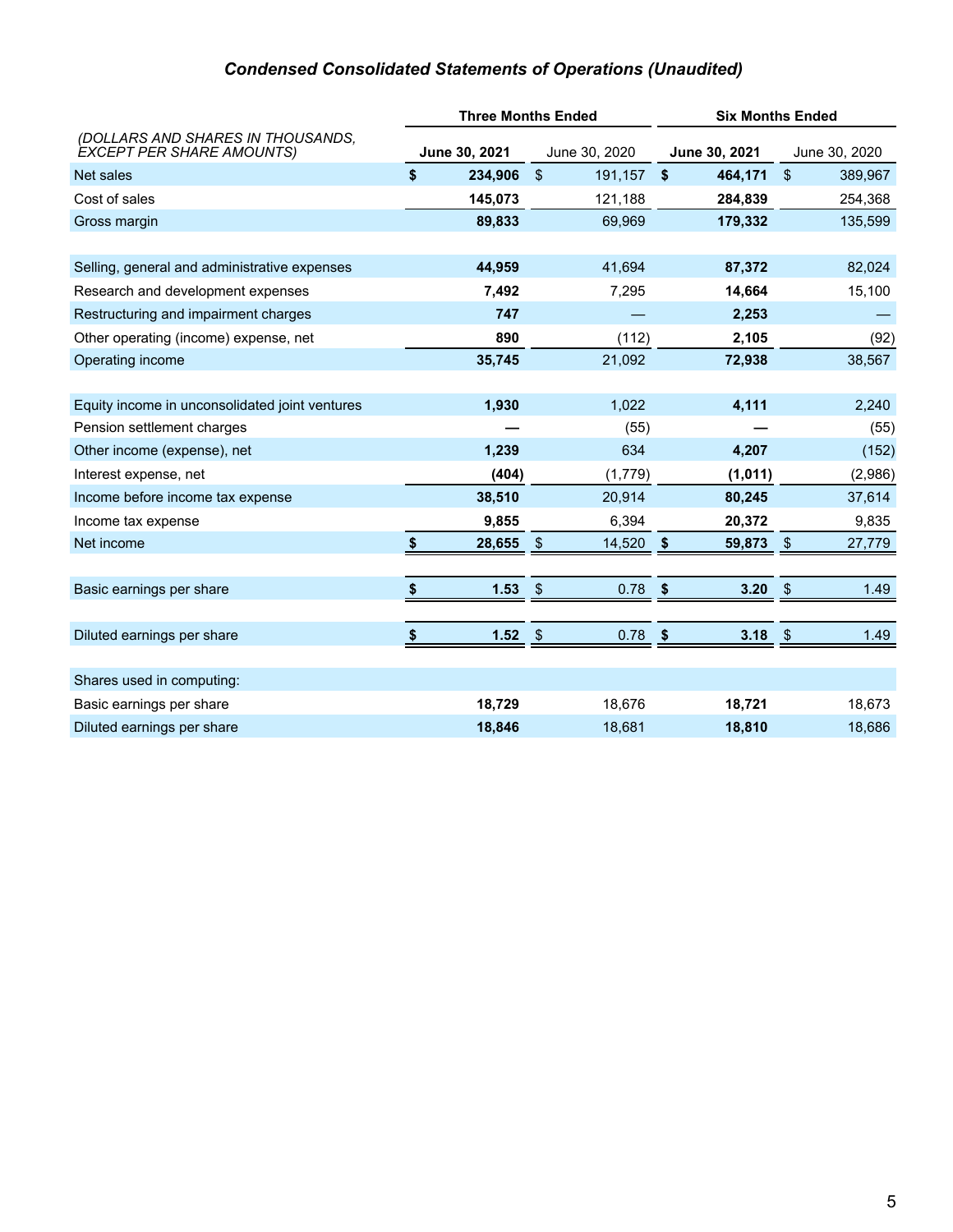# *Condensed Consolidated Statements of Financial Position (Unaudited)*

| (DOLLARS AND SHARES IN THOUSANDS, EXCEPT PAR VALUE)                                                         |            | June 30, 2021 | December 31, 2020 |           |  |
|-------------------------------------------------------------------------------------------------------------|------------|---------------|-------------------|-----------|--|
| <b>Assets</b>                                                                                               |            |               |                   |           |  |
| <b>Current assets</b>                                                                                       |            |               |                   |           |  |
| Cash and cash equivalents                                                                                   | \$         | 203,945       | $\frac{1}{2}$     | 191,785   |  |
| Accounts receivable, less allowance for doubtful accounts of \$1,319 and \$1,682                            |            | 157,471       |                   | 134,421   |  |
| Contract assets                                                                                             |            | 30,285        |                   | 26,575    |  |
| Inventories                                                                                                 |            | 110,761       |                   | 102,360   |  |
| Prepaid income taxes                                                                                        |            | 2,904         |                   | 2,960     |  |
| Asbestos-related insurance receivables, current portion                                                     |            | 2,986         |                   | 2,986     |  |
| Other current assets                                                                                        |            | 16,773        |                   | 13,088    |  |
| Total current assets                                                                                        |            | 525,125       |                   | 474,175   |  |
|                                                                                                             |            |               |                   |           |  |
| Property, plant and equipment, net of accumulated depreciation of \$364 and \$366                           |            | 282,543       |                   | 272,378   |  |
| Investments in unconsolidated joint ventures                                                                |            | 16,904        |                   | 15,248    |  |
| Deferred income taxes                                                                                       |            | 25,986        |                   | 28,667    |  |
| Goodwill                                                                                                    |            | 267,192       |                   | 270,172   |  |
| Other intangible assets, net of amortization                                                                |            | 111,404       |                   | 118,026   |  |
| Pension assets                                                                                              |            | 5,694         |                   | 5,278     |  |
| Asbestos-related insurance receivables, non-current portion                                                 |            | 63,807        |                   | 63,807    |  |
| Other long-term assets                                                                                      |            | 14,821        |                   | 16,254    |  |
| <b>Total assets</b>                                                                                         | $\pmb{\$}$ | 1,313,476     | $\sqrt[6]{3}$     | 1,264,005 |  |
| <b>Liabilities and Shareholders' Equity</b>                                                                 |            |               |                   |           |  |
| <b>Current liabilities</b>                                                                                  |            |               |                   |           |  |
| Accounts payable                                                                                            | \$         | 53,471        | - \$              | 35,987    |  |
| Accrued employee benefits and compensation                                                                  |            | 43,915        |                   | 41,708    |  |
| Accrued income taxes payable                                                                                |            | 5,177         |                   | 8,558     |  |
| Asbestos-related liabilities, current portion                                                               |            | 3,615         |                   | 3,615     |  |
| Other accrued liabilities                                                                                   |            | 20,844        |                   | 21,641    |  |
| <b>Total current liabilities</b>                                                                            |            | 127,022       |                   | 111,509   |  |
| Borrowings under revolving credit facility                                                                  |            |               |                   | 25,000    |  |
| Pension and other postretirement benefits liabilities                                                       |            | 1,658         |                   | 1,612     |  |
| Asbestos-related liabilities, non-current portion                                                           |            | 69,469        |                   | 69,620    |  |
| Non-current income tax                                                                                      |            | 16,930        |                   | 16,346    |  |
| Deferred income taxes                                                                                       |            | 9,537         |                   | 8,375     |  |
| Other long-term liabilities                                                                                 |            | 12,198        |                   | 10,788    |  |
| Shareholders' equity                                                                                        |            |               |                   |           |  |
| Capital stock - \$1 par value; 50,000 authorized shares; 18,722 and 18,677 shares<br>issued and outstanding |            | 18,722        |                   | 18,677    |  |
| Additional paid-in capital                                                                                  |            | 154,330       |                   | 147,961   |  |
| Retained earnings                                                                                           |            | 933,565       |                   | 873,692   |  |
| Accumulated other comprehensive loss                                                                        |            | (29, 955)     |                   | (19, 575) |  |
| Total shareholders' equity                                                                                  |            | 1,076,662     |                   | 1,020,755 |  |
| Total liabilities and shareholders' equity                                                                  | \$         | 1,313,476     | \$                | 1,264,005 |  |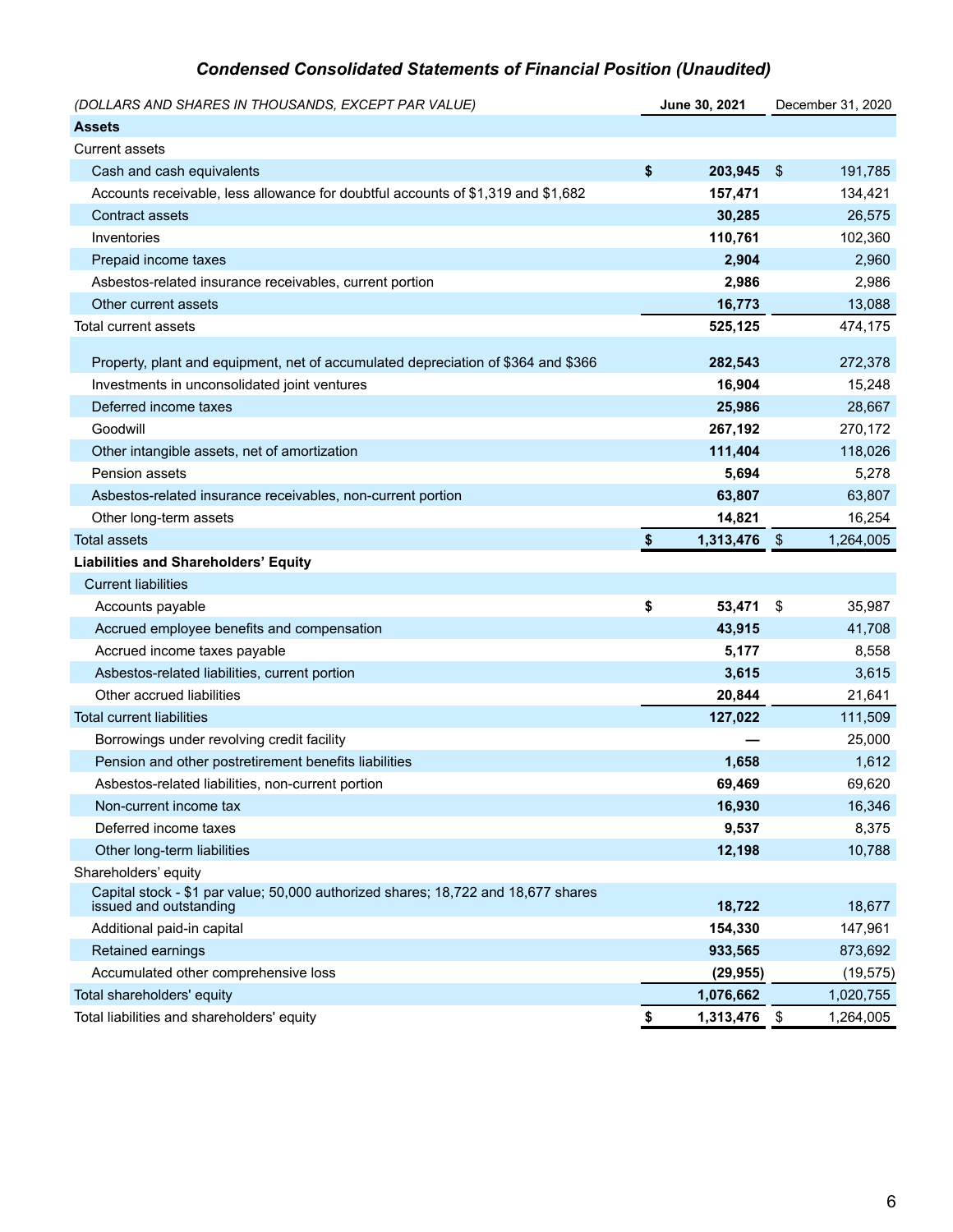#### *Reconciliation of non-GAAP financial measures to the comparable GAAP measures*

#### *Non-GAAP financial measures:*

This earnings release includes the following financial measures that are not presented in accordance with generally accepted accounting principles in the United States of America ("GAAP"):

(1) Adjusted operating margin, which the Company defines as operating margin excluding acquisition-related amortization of intangible assets and discrete items, such as acquisition and related integration costs, environmental accrual adjustments, gains or losses on the sale or disposal of property, plant and equipment, restructuring, severance, impairment and other related costs, UTIS fire charges, and the related income tax effect on these items (collectively, "discrete items");

(2) Adjusted net income, which the Company defines as net income excluding amortization of acquisition intangible assets and discrete items;

(3) Adjusted earnings per diluted share, which the Company defines as earnings per diluted share excluding amortization of acquisition intangible assets, and discrete items divided by adjusted weighted average shares outstanding - diluted;

(4) Adjusted EBITDA, which the Company defines as net income excluding interest expense, net, income tax expense, depreciation and amortization, stock-based compensation expense, and discrete items;

(5) Adjusted EBITDA Margin, which the Company defines as the percentage that results from dividing Adjusted EBITDA by total net sales;

(6) Free cash flow, which the Company defines as net cash provided by operating activities less non-acquisition capital expenditures.

Management believes adjusted operating margin, adjusted net income, adjusted earnings per diluted share, adjusted EBITDA and adjusted EBITDA margin are useful to investors because they allow for comparison to the Company's performance in prior periods without the effect of items that, by their nature, tend to obscure the Company's core operating results due to potential variability across periods based on the timing, frequency and magnitude of such items. As a result, management believes that these measures enhance the ability of investors to analyze trends in the Company's business and evaluate the Company's performance relative to peer companies. Management also believes free cash flow is useful to investors as an additional way of viewing the Company's liquidity and provides a more complete understanding of factors and trends affecting the Company's cash flows. However, non-GAAP financial measures have limitations as analytical tools and should not be considered in isolation from, or as alternatives to, financial measures prepared in accordance with GAAP. In addition, these non-GAAP financial measures may differ from, and should not be compared to, similarly named measures used by other companies. Reconciliations of the differences between these non-GAAP financial measures and their most directly comparable financial measures calculated in accordance with GAAP are set forth below.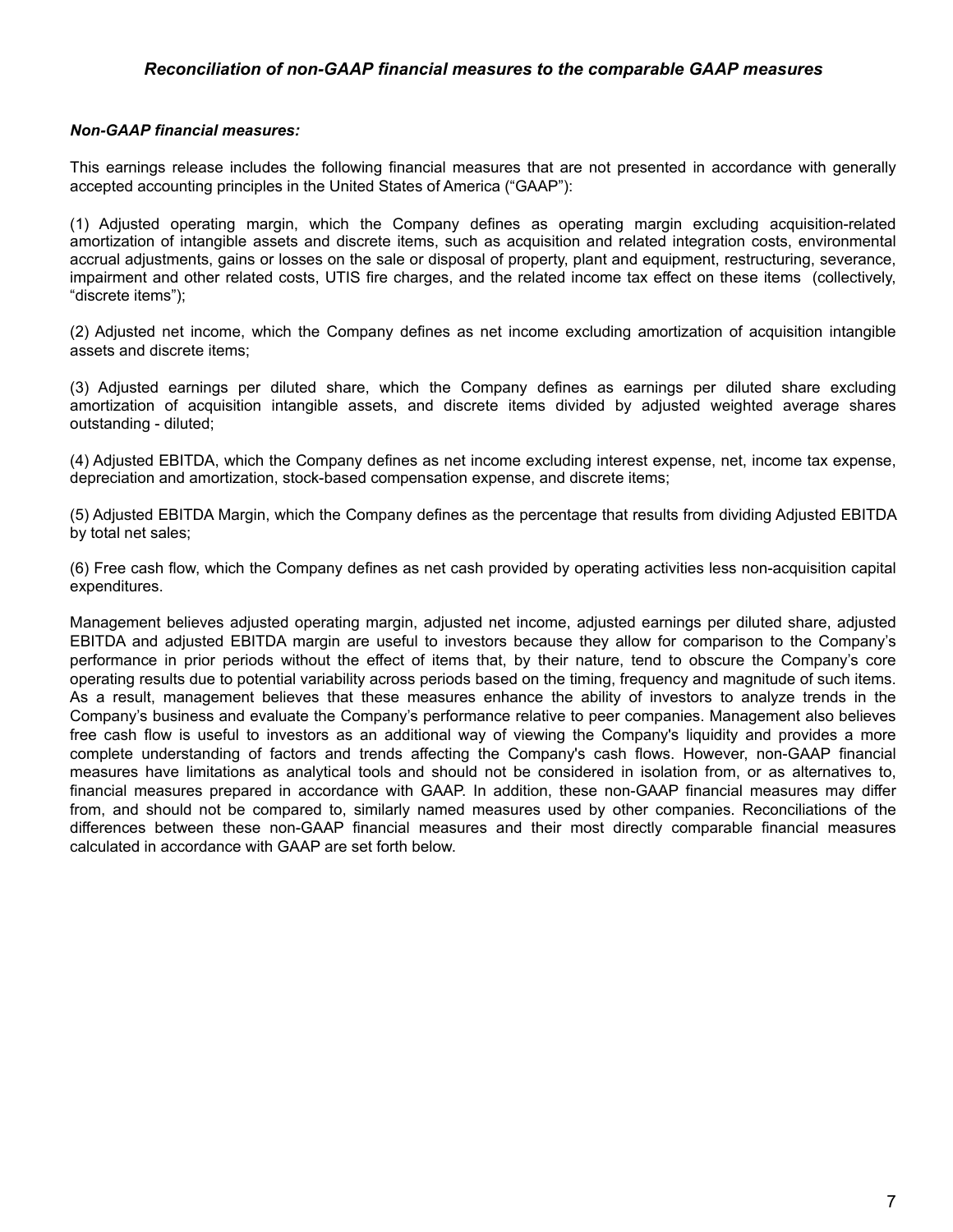## *Reconciliation of GAAP operating margin to adjusted operating margin\*:*

|                                                              | 2021           | 2020  |                |
|--------------------------------------------------------------|----------------|-------|----------------|
| <b>Operating margin</b>                                      | Q <sub>2</sub> | Q1    | Q <sub>2</sub> |
| GAAP operating margin                                        | 15.2%          | 16.2% | 11.0%          |
| Acquisition and related integration costs                    | $-\%$          | $-\%$ | 0.2%           |
| Environmental accrual adjustment                             | $-\%$          | $-\%$ | $(0.1)\%$      |
| Gain on sale or disposal of property, plant and equipment    | $(0.3)\%$      | $-\%$ | $-\%$          |
| Restructuring, severance, impairment and other related costs | 0.4%           | 0.8%  | 0.3%           |
| UTIS fire charges                                            | $0.6\%$        | 0.6%  | $-\%$          |
| Total discrete items                                         | 0.8%           | 1.4%  | 0.5%           |
| Operating margin adjusted for discrete items                 | 16.0%          | 17.6% | 11.5%          |
| Acquisition intangible amortization                          | 1.3%           | 1.4%  | 3.9%           |
| Adjusted operating margin                                    | 17.4%          | 19.0% | 15.4%          |

*\*Percentages in table may not add due to rounding.*

## *Reconciliation of GAAP net income to adjusted net income:*

| (amounts in millions)                                                 |   | 2021           |                      | 2020        |
|-----------------------------------------------------------------------|---|----------------|----------------------|-------------|
| Net income                                                            |   | Q <sub>2</sub> | Q <sub>1</sub>       | Q2          |
| GAAP net income                                                       | S | 28.7           | $31.2$ S<br>1\$      | 14.5        |
| Acquisition and related integration costs                             |   | —              | \$                   | 0.4<br>\$   |
| Environmental accrual adjustment                                      |   |                | I\$                  | (0.2)<br>\$ |
| Gain on sale or disposal of property, plant and equipment             |   | $(0.6)$ \$     | $(0.1)$ \$           | 0.1         |
| Restructuring, severance, impairment and other related costs          |   | $1.0$   \$     | $1.9$ $\sqrt{3}$     | 0.6         |
| Acquisition intangible amortization                                   |   | $3.1$ S        | $3.1$ S              | 7.5         |
| UTIS fire charges                                                     |   | $1.5$   \$     | $1.3$ S              |             |
| Income tax effect of non-GAAP adjustments and intangible amortization |   | $(1.2)$ \$     | $(1.5)$ \$           | (1.9)       |
| Adjusted net income                                                   |   | $32.5$   \$    | $36.0$ $\frac{1}{3}$ | 21.1        |

*\*Values in table may not add due to rounding.*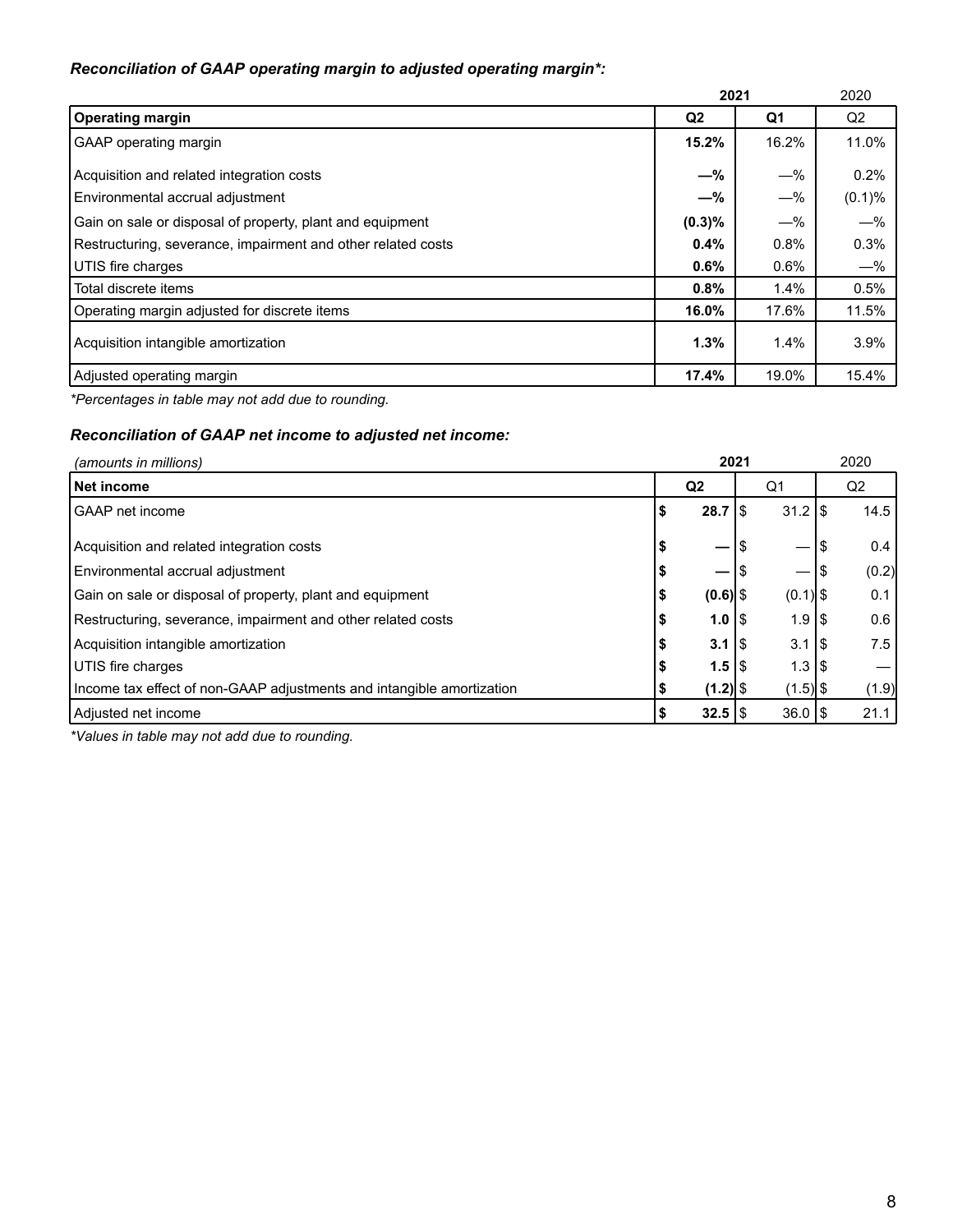## *Reconciliation of GAAP earnings per diluted share to adjusted earnings per diluted share\*:*

|                                                              | 2021 |                      | 2020                 |     |                |
|--------------------------------------------------------------|------|----------------------|----------------------|-----|----------------|
| Earnings per diluted share                                   |      | Q <sub>2</sub>       | Q1                   |     | Q <sub>2</sub> |
| <b>GAAP</b> earnings per diluted share                       | \$   | $1.52$ $\frac{1}{3}$ | $1.66$ $\frac{1}{3}$ |     | 0.78           |
| Acquisition and related integration costs                    |      |                      |                      |     | 0.02           |
| Environmental accrual adjustment                             |      |                      |                      |     | (0.01)         |
| Gain on sale or disposal of property, plant and equipment    |      | (0.02)               |                      |     |                |
| Restructuring, severance, impairment and other related costs |      | 0.04                 | 0.08                 |     | 0.02           |
| UTIS fire charges                                            |      | 0.06                 | 0.05                 |     |                |
| Total discrete items                                         | \$   | $0.08$   \$          | $0.13$ \\$           |     | 0.04           |
| Earnings per diluted share adjusted for discrete items       | \$   | 1.601                | $1.79$ IS            |     | 0.82           |
| Acquisition intangible amortization                          | S    | $0.13$ \\$           | $0.13$ \\$           |     | 0.31           |
|                                                              |      |                      |                      |     |                |
| Adjusted earnings per diluted share                          | \$   | $1.72$   \$          | 1.92                 | 1\$ | 1.13           |

*\*Values in table may not add due to rounding.*

## *Reconciliation of GAAP net income to adjusted EBITDA\*:*

|                                                              |                | 2021                 | 2020  |
|--------------------------------------------------------------|----------------|----------------------|-------|
| (amounts in millions)                                        | Q <sub>2</sub> | Q1                   | Q2    |
| <b>GAAP Net income</b>                                       | 28.7<br>\$     | $31.2$ \\$<br>\$     | 14.5  |
| Interest expense, net                                        | 0.4            | 0.6                  | 1.8   |
| Income tax expense                                           | 9.9            | 10.5                 | 6.4   |
| Depreciation                                                 | 7.5            | 7.2                  | 7.4   |
| Amortization                                                 | 3.1            | 3.1                  | 7.6   |
| Stock-based compensation expense                             | 4.4            | 4.0                  | 3.9   |
| Acquisition and related integration costs                    |                |                      | 0.4   |
| Environmental accrual adjustment                             |                |                      | (0.2) |
| Gain on sale or disposal of property, plant and equipment    | (0.6)          | (0.1)                | 0.1   |
| Restructuring, severance, impairment and other related costs | 0.9            | 1.9                  | 0.6   |
| UTIS fire charges                                            | 1.5            | 1.3                  |       |
| Adjusted EBITDA                                              | $55.8$   \$    | $59.8$ $\frac{1}{3}$ | 42.5  |

*\*Values in table may not add due to rounding.*

## *Calculation of adjusted EBITDA margin\*:*

|                                          | 2021              | 2020   |        |  |
|------------------------------------------|-------------------|--------|--------|--|
|                                          | Q <sub>2</sub>    | Q1     | Q2     |  |
| Adjusted EBITDA (in millions)            | $55.8$ $\sqrt{3}$ | 59.8   | \$42.5 |  |
| Divided by Total Net Sales (in millions) | 234.9             | 229.3  | 191.2  |  |
| Adjusted EBITDA Margin                   | 23.8 %            | 26.1 % | 22.2 % |  |

*\*Values in table may not add due to rounding.*